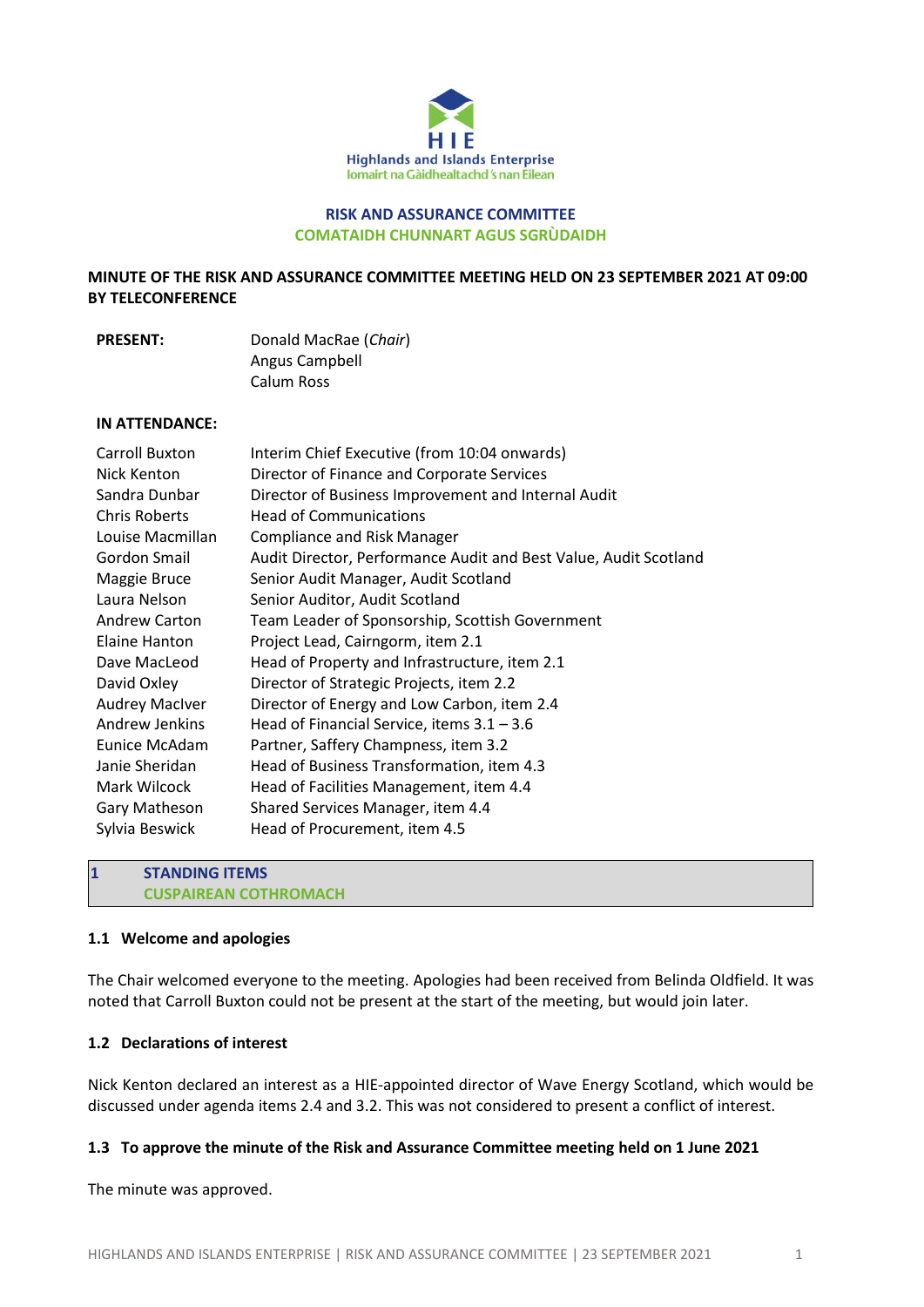### **1.4 Matters arising from the Risk and Assurance Committee meeting of 1 June 2021**

There were no matters arising.

### **1.5 Matters arising from the HIE Board meetings held on 28 June 2021 and 24 August 2021**

There were no matters arising.

## **2 CURRENT AND EMERGING ISSUES CÙISEAN LÀITHEIL**

#### **2.1 Cairngorm**

*Elaine Hanton and Dave MacLeod joined the meeting.* 

*Although Belinda Oldfield was not present at this meeting, it was noted that she had declared a third party interest in the Cairngorm funicular reinstatement works and had no access to related papers.*

The Project Lead – Cairngorm provided an update on HIE's activities on Cairngorm Mountain. This covered a range of issues including: funicular reinstatement works; the Cairngorm Masterplan; operating company Cairngorm Mountain (Scotland) Ltd; stakeholder engagement and communications; operating and governance review, and ongoing legacy legal cases.

The Committee noted that, as the Board had been informed on 24 August, due to unprecedented circumstances and unforeseen design challenges, completion of the funicular reinstatement works could not be achieved in winter 2021/22 as originally planned. It was inevitable that costs for the funicular project would exceed the approved budget for reinstatement works, professional fees and optimism bias allowance in the full business case that had been agreed by the HIE Board and Scottish Government in August 2020.

## *[Paragraph removed in the interests of the effective conduct of public affairs].*

The Director of Finance and Corporate Services informed the Committee that provision would need to be made in HIE's annual report and accounts as a result of these changes, along with editorial amendments, including adding a note as a post-balance sheet event. Audit Scotland had been consulted and were content with HIE's approach in this regard.

*Elaine Hanton and Dave MacLeod left the meeting.* 

## **2.2 Space Hub Sutherland**

#### *David Oxley joined the meeting.*

The Director of Strategic Projects updated the Committee on HIE's project to develop satellite launch site Space Hub Sutherland, focusing on areas of risk, and actions to address them. The Committee welcomed progress in many areas, including positive outcomes from both the Judicial Review and Scottish Land Court, and ongoing discussions between community landowner Melness Crofters Estate and Wildland Ltd *[Sentence removed in the interests of the effective conduct of public affairs].*

Key areas that still require resolution include development of a full business case for consideration by the HIE Board and Scottish Government, including options appraisal for site construction and operations. *[Sentence removed in the interests of the effective conduct of public affairs].* It was also noted that a full review of the project risk register was planned.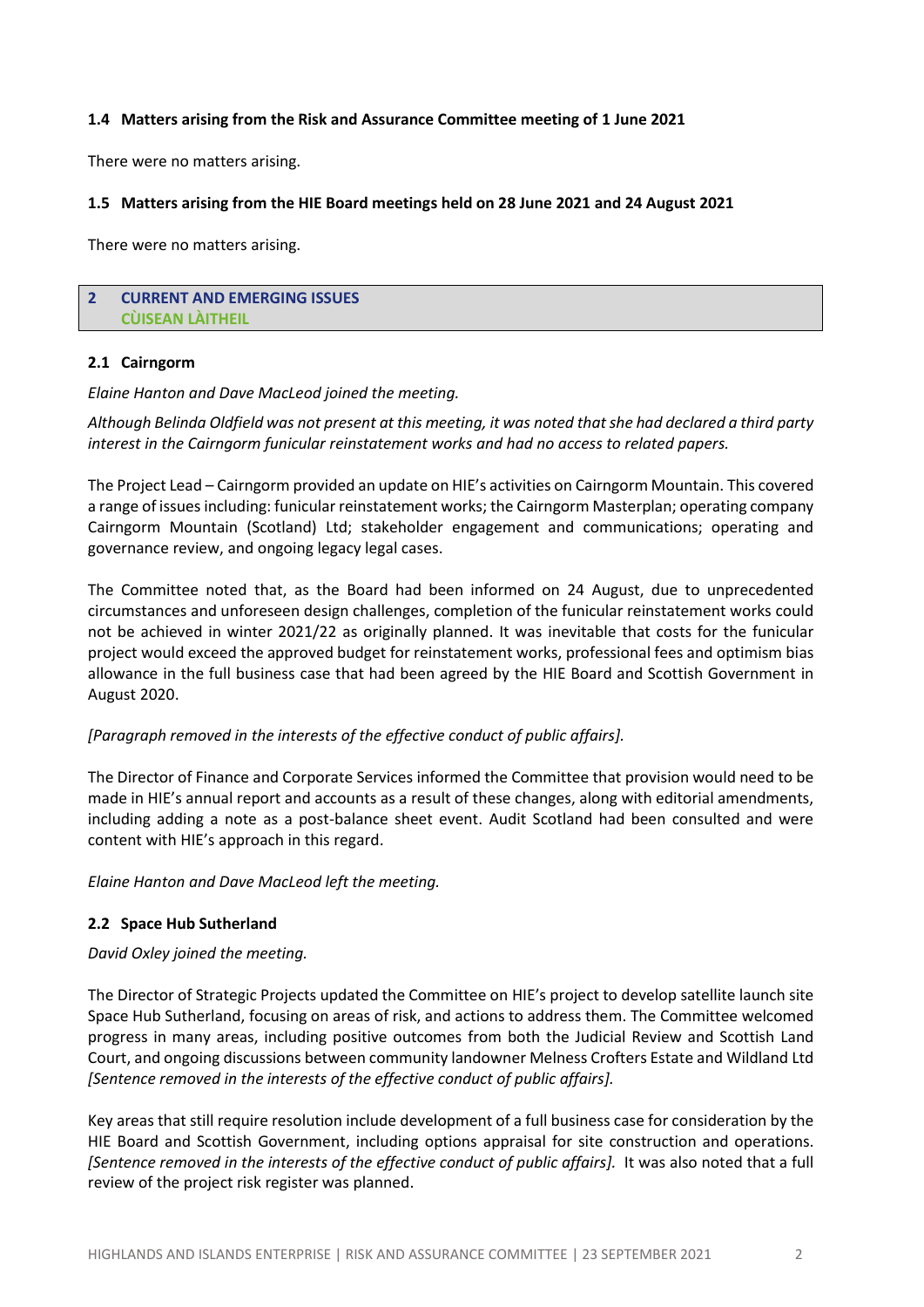In discussion, the Director confirmed that a report was expected shortly on the outcomes of ground investigations that had been carried out by specialist contractors in June 2021. Initial findings had not uncovered any significant problems and it was unlikely that HIE's plans would require any substantial change.

# *[Paragraph removed in the interests of the effective conduct of public affairs].*

*[Sentencesremoved in the interests of the effective conduct of public affairs].* The Director also confirmed that rising construction costs across the UK were being monitored to assess any potential impact on the project. It was noted that a further meeting of the Space sub-group of the board would be arranged during October.

The Committee welcomed the update and endorsed the approach being taken by HIE staff, noting that the outcomes of the judicial review and land court had significantly reduced the overall risk profile of the project.

*David Oxley left the meeting.*

**2.3** [Item removed in the interests of the effective conduct of public affairs]

# **2.4 Wave Energy Scotland (WES) update**

## *Audrey MacIver joined the meeting.*

*Technical difficulties prevented WES Managing Director Tim Hurst from joining the meeting as planned.*

The Director of Energy and Low Carbon presented findings of an independent report on HIE subsidiary Wave Energy Scotland entitled *Evaluation of the WES model in driving technical innovation* (April 2021).

The Director also outlined plans for a full review of WES governance, including: future strategy; the role of the WES Advisory Group; skills required for the WES board; governance and operational arrangements between HIE and WES; joint funding with other bodies; benefits realisation; alternative investment opportunities and business models, and stakeholder engagement. This review was expected to conclude by the end of March 2022, with implementation following thereafter. Staff emphasised the importance of continuing to ensure alignment of WES activities with HIE's role in economic development.

In addition, a review of EU funding being accessed by WES was about to commence. *[Sentence removed in the interests of the effective conduct of public affairs].*

## *Carroll Buxton joined the meeting at 10:04.*

The Committee welcomed the evaluation, which concluded that WES had succeeded in meeting its objectives for phase one. With a new phase of WES activity now focusing on supporting transition to commercialisation, which could prove significant in delivering national net zero ambitions, members agreed the time was right to review governance arrangements and ensure they remained fit for purpose.

Further details will be brought to the committee once the way forward for the review has been determined. It was agreed that the process should include input from a sub-group of the HIE Board, particularly to test governance proposals at an appropriate stage.

*Audrey MacIver left the meeting.*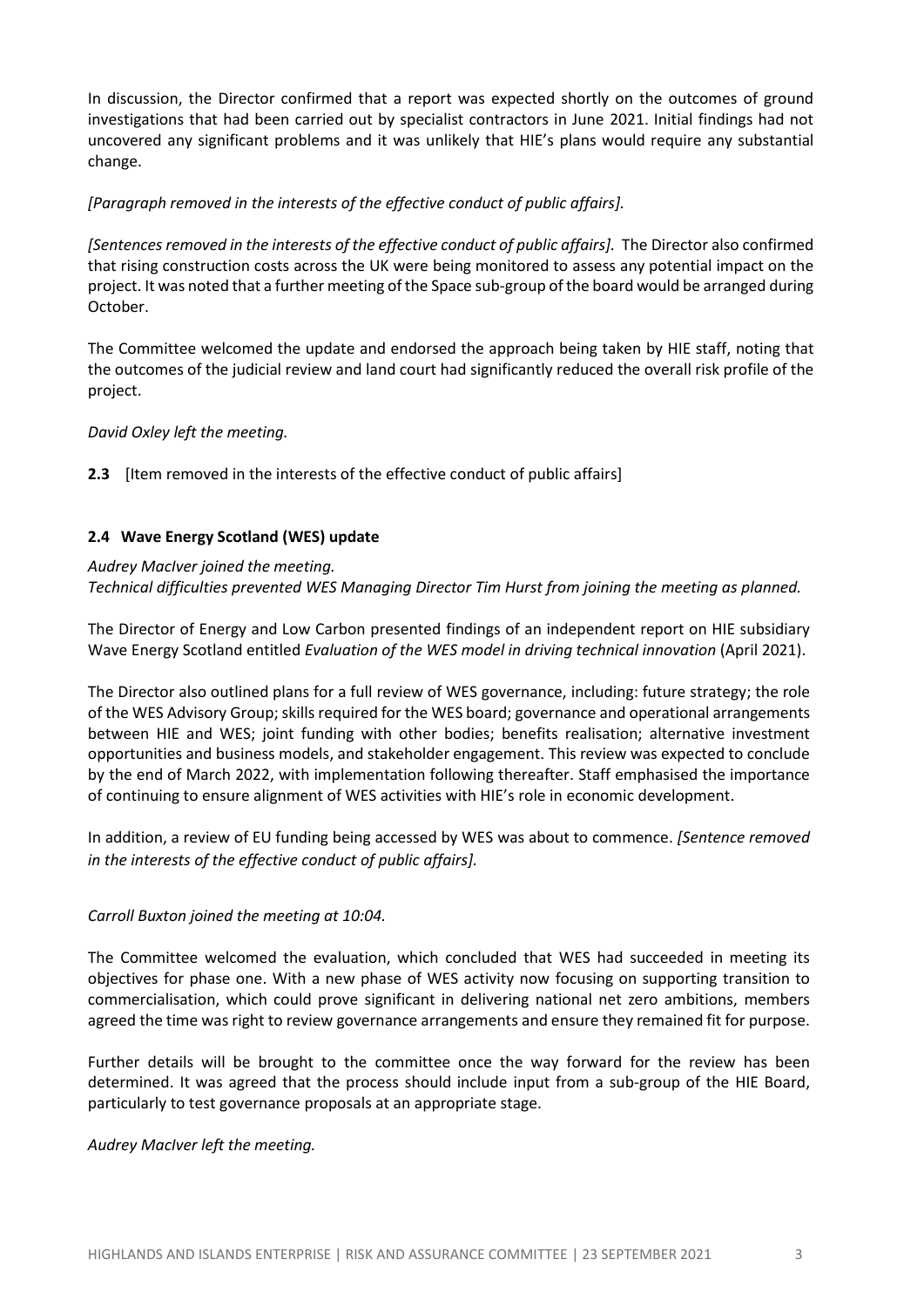# **3.1 Audit Scotland Annual Report for 2020/21**

- **3.1a Audit Scotland covering letter and letter of representation**
- **3.1b Draft Annual Audit Report**

## *Andrew Jenkins joined the meeting.*

The Audit Director, Performance Audit and Best Value, Audit Scotland, presented the auditors' covering letter and letter of representation and the draft annual audit report for 2020/21.

The Committee welcomed the findings of the annual audit report, which offered an unmodified opinion that the financial statements of HIE and its group gave a true and fair view of their financial position at 31 March 2021 and net expenditure for the year. Administration of COVID-19 support funding to businesses and communities had been a major feature of the year, and was well managed. Significant challenges included those relating to Cairngorm Mountain and the reinstatement of the funicular railway.

One area highlighted for improvement concerned governance arrangements for financial write-offs, which could be better aligned with the accounting process and accounts timetable. *[Sentence removed in the interests of the effective conduct of public affairs].*

Processes followed by HIE and Audit Scotland had been made more challenging by the move to home working that the pandemic had made necessary, and the Committee recognised the achievement of staff from both organisations in concluding the accounts process within the designated timescale.

HIE's Director of Finance and Corporate Services thanked the Audit Scotland team for the work they had put in to producing the report, and commented on significant findings from the audit of financial statements. In particular, HIE acknowledged that errors had initially been made in relation to the MyHIE business improvement programme, which had incorrectly been identified as IT equipment, and in calculating depreciation in the value of some plant and equipment assets at Cairngorm.

The Director disagreed with Audit Scotland's conclusion that part of HIE's methodology to account for capital receipts did not comply with the Financial Reporting Manual (FReM), arguing that HIE had made a different, but valid, interpretation of the manual. It was also noted that two other items that the report had highlighted as misstatements – relating to revaluation of assets held for sale and to HIE's investment in the Orkney Research and Innovation Campus – followed treatments that had been accepted in previous accounts. One other issue, relating to the relatively new funding stream of financial transactions, would, in HIE's view, benefit from clearer guidance in the FReM. Notwithstanding the points highlighted, the Director was content with the accounts as presented.

In future years, it was hoped that a return to office-based working would support more efficient teamwork, reducing the risk of errors and enabling differences of interpretation between HIE and Audit Scotland to be discussed and resolved at an earlier stage in the process.

The Chair added the Committee's thanks to Audit Scotland, notably the Senior Audit Manager, who had worked very closely with HIE colleagues. The Committee formally received the report and agreed to a request by the Chair to reconvene for a short meeting the following day. As the audit report had been received at relatively short notice, the main purpose of this additional meeting would be to provide assurance that there were no outstanding issues requiring further discussion. *[Sentence removed in the interests of the effective conduct of public affairs].*

## **3.2 Group companies audit reports 2020/21**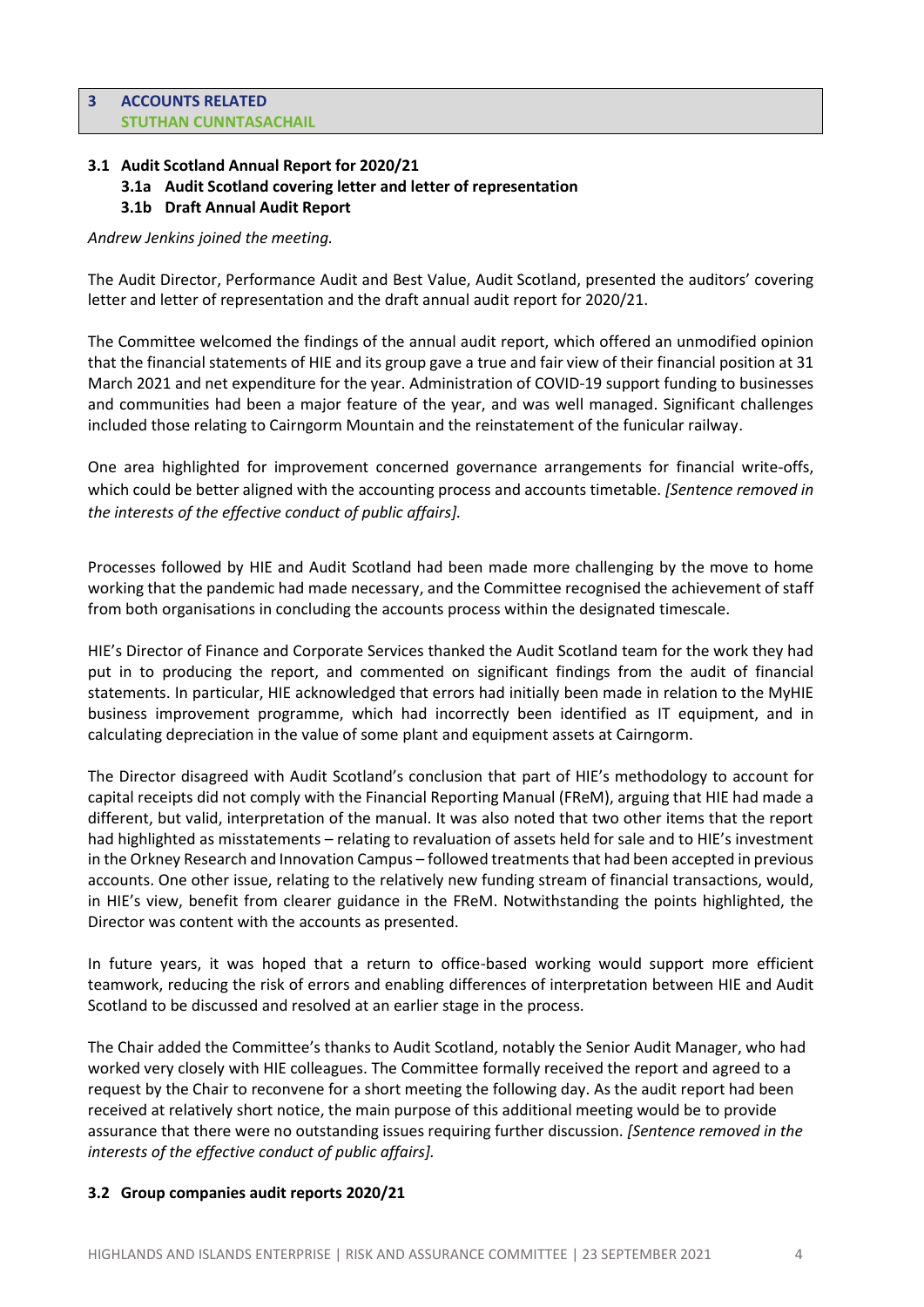## *Eunice McAdam joined the meeting.*

Saffery Champness presented the 2020/21 audit reports for HIE group companies.

# **3.2a Orkney Research and Innovation Campus**

No errors were identified in the accounts and a clean opinion was given.

# **3.2b Wave Energy Scotland Ltd**

The audit was substantially complete and auditors anticipated issuing an unmodified opinion. It was noted that the balance sheet recorded a supplement of £228,000, which arose from a gap in the timing between grant funding being received and issued. [*Sentences removed in the interests of the effective conduct of public affairs, and due to commercial sensitivity*].

# **3.2c HIE Ventures Ltd**

An unmodified opinion was given. As HIE Ventures Ltd has ceased activity, the audit report noted it was unlikely to incur future costs that could not be met from existing cash resources.

# **3.2d Cairngorm Mountain (Scotland) Ltd**

Cairngorm Mountain (Scotland) Ltd had achieved a break-even position during 2020/21, reflecting the arrangement that revenue funding is provided by HIE. The audit was substantially complete and an unmodified opinion was expected. Risks were identified, including the company's reliance on HIE for continuing financial support, and the funicular railway currently being out of service.

*Eunice McAdam left the meeting.*

# **3.3 BIIA report – Composite significant transactions report for 2020/21**

The Director of BIIA presented the composite significant transactions report for 2020/21. This reflects outcomes of an annual exercise to review the most significant transactions in-year, in order to ensure payments were made appropriately and would not impact on the annual accounts. This year, around 14% of total expenditure (£14m of £98.7m) had been reviewed in this exercise. Separate reviews were also undertaken of COVID funds, covering a further 15% of expenditure in 2020/21.

One overpayment of £172k had been identified that impacted on the accounts. This was believed to have arisen from a timing issue, however additional evidence was currently being sought from the client. Other lessons learned had also been identified and these would be shared with staff across the organisation.

The Committee welcomed the report, noting lessons learned and recommendations for improvement. In response to questions, it was confirmed that, while HIE had responded to many clients' needs for invoices to be paid swiftly during the pandemic, staff had sought to balance flexibility with the continuing need for proportionate risk assessment.

# **3.4 BIIA report – Composite COVID funds report for 2020/21**

The Director of BIIA presented the composite COVID funds report for 2020/21. This had reviewed 50 projects with expenditure of £5.1m across a range of funds that had been introduced during the year as part of the national response to the economic impacts of the pandemic on Scotland's businesses and communities.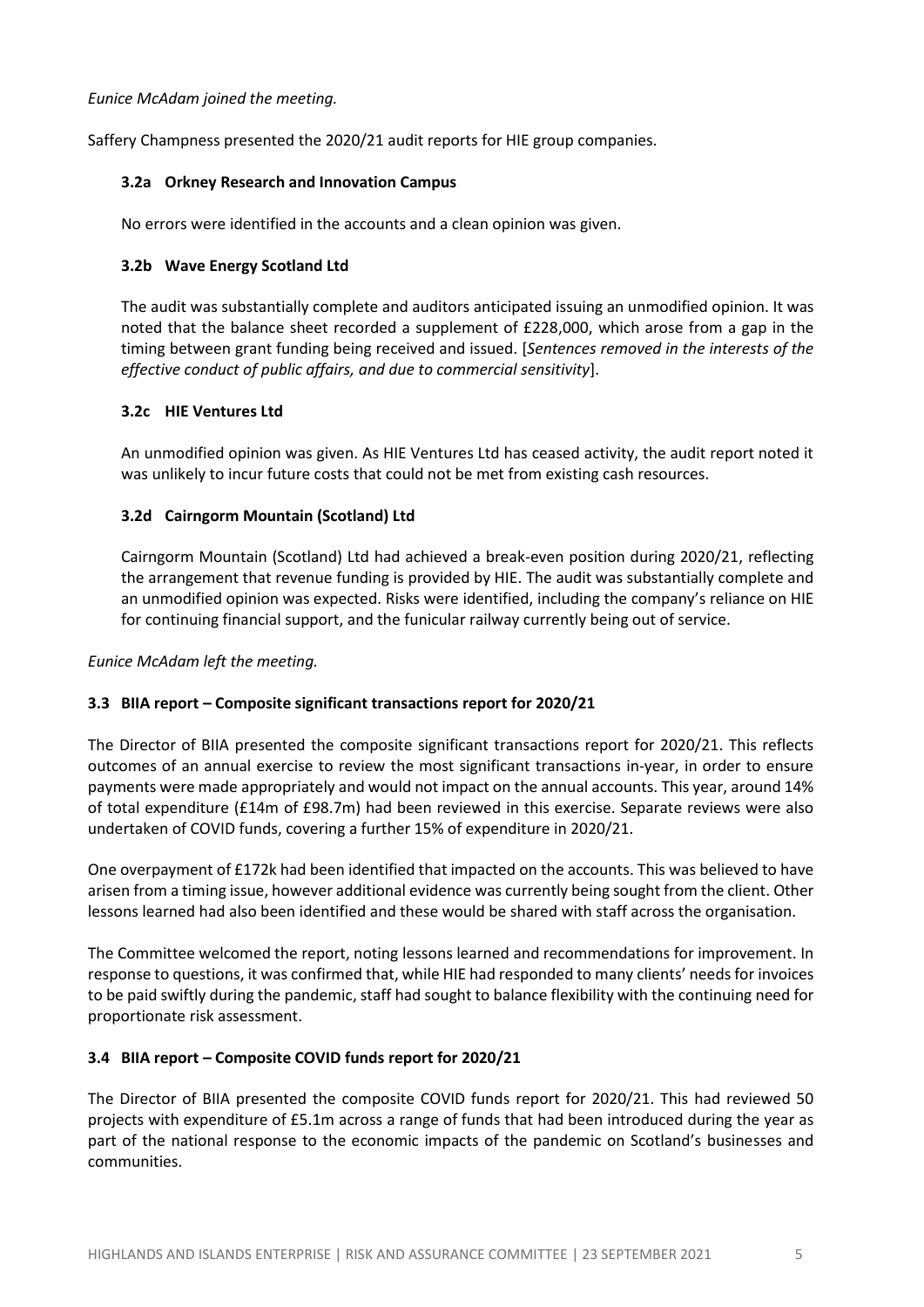The report highlighted areas of good practice and identified lessons learned. Overall, it concluded that, while assurance controls were adequate, improvements were required. As a result, detailed recommendations had been agreed with project officers through individual reviews.

The Committee welcomed the report, recognising that HIE staff had put in a great deal of additional effort throughout the pandemic to ensure that these funds were managed effectively and quickly to deliver vital support to hard-pressed businesses and communities throughout the Highlands and Islands.

## **3.5 HIE Annual Report and Accounts 2020/21**

The Director of Finance and Corporate Services introduced HIE's annual report and accounts 2020/21, which were included in the Committee papers for today's meeting, drawing the Committee's attention to a small number of revisions to some figures that had been made since the report had been circulated.

A summary report, noting all these amendments and capturing final out-turns, would be delivered to the full Board in October. Overall, the annual report showed a strong performance by HIE, including the delivery of around £43m of additional Scottish Government funding in response to COVID-19 economic impacts on businesses and communities across the region.

Changes that had been made since a previous draft was distributed to the Committee in August were highlighted by the Head of Financial Services. These included clarification of details of COVID-related expenditure, additional text to reflect post-balance sheet events, an accounting provision in relation to the Cairngorm funicular reinstatement programme, and updates to the financial commentary and governance report. The Director also drew the Committee's attention to a contingent liability relating to the European Marine Energy Centre, noting that this had been present since 2008.

As the Committee had had limited time to review this latest draft, it was agreed that further discussion could take place at the following day's additional meeting to confirm that members were content to recommend that the report and accounts could now be signed by the Interim Chief Executive and Accountable Officer.

# **3.6 Proposed final certificate of assurance**

The Compliance and Risk Manager presented the draft final certificate of assurance that HIE is required to submit to its sponsor team in the Scottish Government. The Committee had previously been informed that work in-year had concluded that HIE's internal controls were working well, with no significant control weaknesses, and an interim certificate of assurance had been submitted to the Scottish Government.

Following external audit, it was now proposed that the final certificate should highlight four specific areas of risk. These aligned with themes that had been included in the interim certificate, namely: COVID-19, Cairngorm Mountain, budgetary challenges, and post-transition following the UK's exit from the EU.

The Committee confirmed they were content to recommend that the Interim Chief Executive and Accountable Officer sign the final certificate.

# **4 PLANNED ACTIVITY GNÌOMHACHDAN PLANAICHTE**

# **4.1 Plans for 2021/22**

# **4.1a Assurance plan**

The Business Improvement and Internal Audit directorate prepares an annual assurance plan to support HIE in the delivery of priorities and outcomes, and provide the Accountable Officer with assurance on the effectiveness of the internal control environment.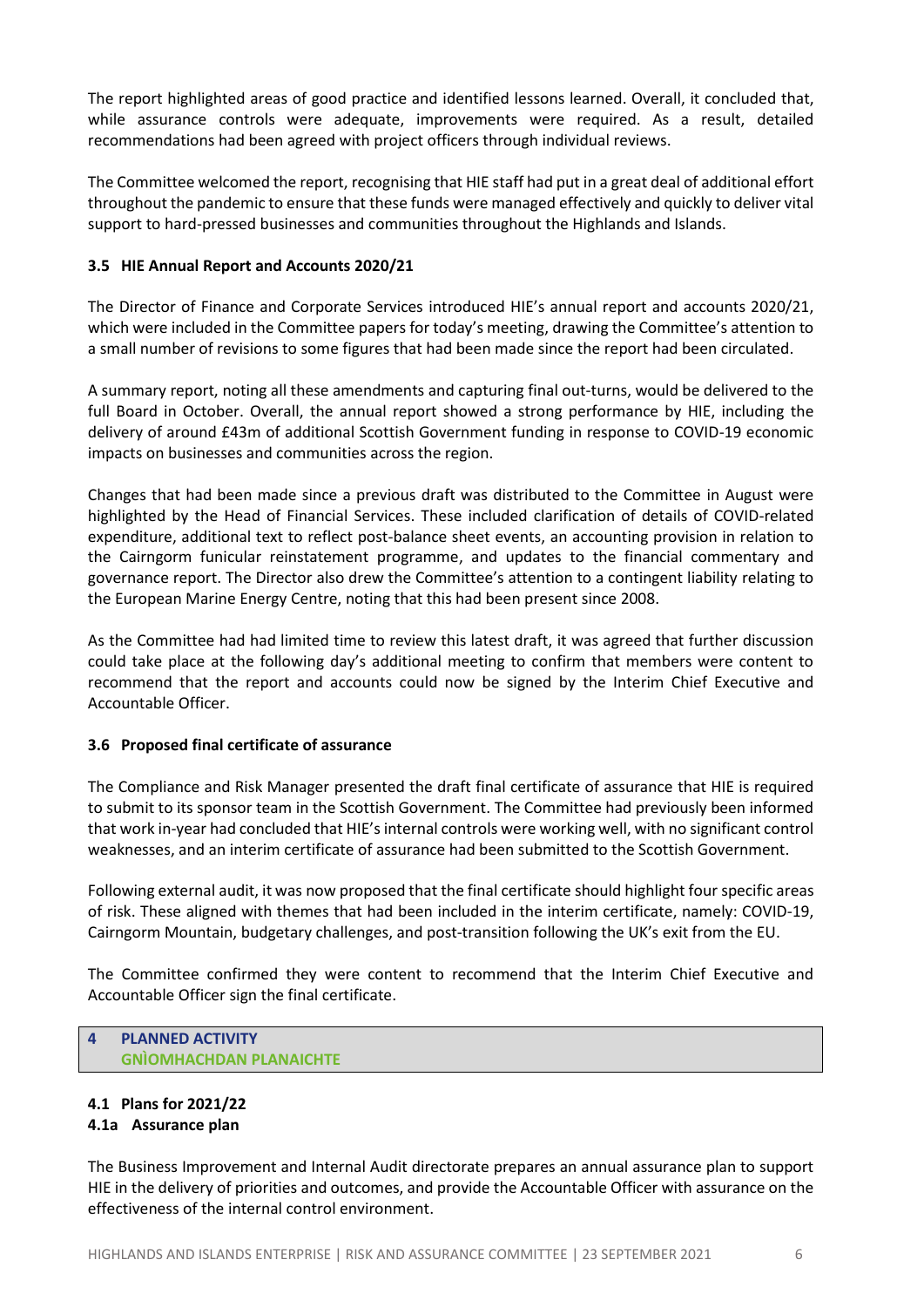In preparing the proposed assurance plan for 2021/22, staff had reflected changes to the internal and external environment, including funding opportunities, regulatory changes, new processes, a revised intervention framework, risk appetite and the new operating plan. Lessons learned and knowledge sharing were identified as key areas for attention in 2021/22 and the need for flexibility to respond to unforeseen requirements was also recognised.

Reviews were planned on a range of topics. In addition to lessons learned, these included: Significant transactions and Covid funds; other income; application of outcomes, intervention principles and risk appetite; governance arrangements for priority investments, and information governance.

The Committee agreed the plan was thorough and comprehensive, and sought assurance that HIE had the necessary internal staff resource to deliver its actions in full, particularly if new areas needed to be addressed during the year. The Director of BIIA agreed this was a valid concern and confirmed that a review would be carried out at the end of December. The Chair noted this point and recommended that actions in the plan be prioritised to optimise the effective use of resources. The Committee agreed with this suggestion and endorsed the assurance plan.

# **4.1b Risk and Assurance Committee plan**

The Committee considered an annual plan for 2021/22 to ensure it delivers its role effectively. This had been prepared following assessment of the internal control environment and areas of risk and emerging opportunity. It was agreed that the Chair and the Director of BIIA would discuss the plan further to include a forward schedule of items and themes to be addressed at each Committee meeting.

Members highlighted significant risks and opportunities affecting regional growth that were presented by factors outwith HIE's immediate control, including housing and transport infrastructure. It was agreed that these were key themes that HIE discussed regularly with Scottish Government and which would be addressed at meetings of the full Board.

## **4.2 Risk register – September 2021**

The Committee welcomed the latest HIE Corporate Risk Register, which had been revised very slightly from the previous version. It was noted that a more substantial version will go to the full Board.

## **4.3 MyHIE closure report**

## *Janie Sheridan joined the meeting.*

The Head of Business Improvement presented an update on MyHIE, a Microsoft 'power platform environment' that had been introduced as a key element of HIE's business transformation programme to improve delivery of services to external customers and HIE colleagues. The scale of MyHIE is significant and would set a cornerstone for future innovation and collaboration with customers and partners. The programme has been the subject of positive assurance reviews, benchmarking and case studies that highlighted the strength of our vision and approach.

Delivery of MyHIE had established a stable, resilient platform which can be built on in future *[Sentence removed in the interests of the effective conduct of public affairs].* It was a future-proofed environment to support HIE's refreshed approach to client engagement and wider organisational change, and was aligned to the ambitions of the national Business Support Partnership, with opportunities for re‐use and collaboration. Re-engineered processes, maximising the use of people and intuitive technology were being brought together and MyHIE was also a flagship support model that could be applied to other platforms within HIE and across the EIS partnership.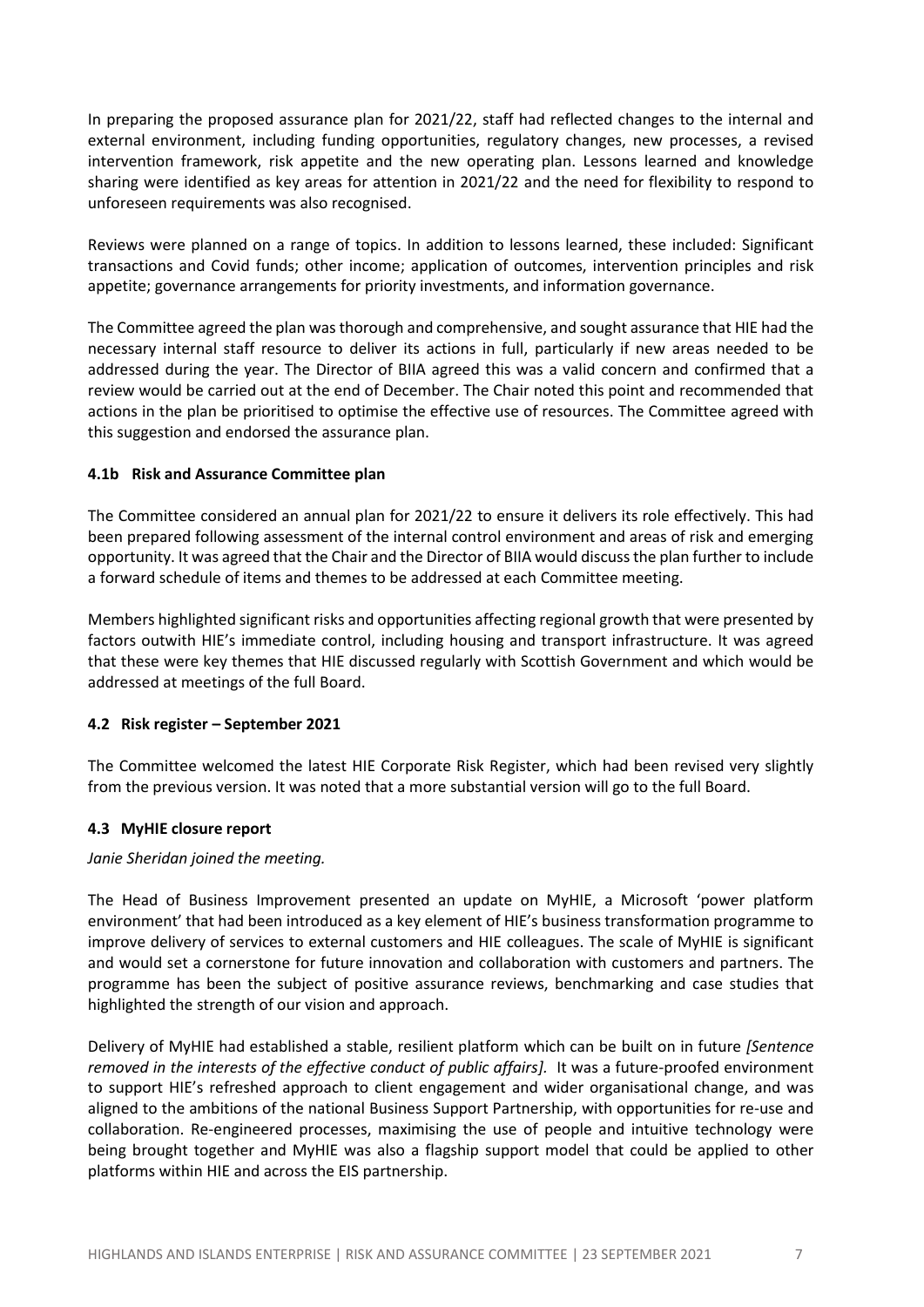The paper outlined areas that had gone well with rollout, along with those that had been challenging, such as the release of resources into the project at appropriate times, particularly when there was also an urgent need for HIE to respond to the pandemic. Lessons had been identified and would be applied to future large‐scale change projects within HIE.

In response to a question submitted by Belinda Oldfield via email, it was confirmed that phase one of MyHIE had focused on taking out a legacy environment and standing up a minimum viable product. It was also noted that a planned integration with the HIE website was still envisaged, but had been put back while website management was being re-tendered. While some other elements in the initial programme had also been put back, there were also examples of those that had been brought forward. These points would be addressed in writing to Ms Oldfield and other Committee members.

The Committee also asked how staff assessed customer needs and wishes. It was explained that HIE ran forums for customers and colleagues to input ideas and requests. These had been valuable in shaping developments to date and the future journey of the project. Mechanisms were also in place for staff to receive feedback from clients.

The Director of BIIA confirmed that staff intended to deliver a presentation on MyHIE to Board members in the near future, when there would be further opportunities for discussion.

The Chair thanked the Head of Business Transformation and her team for their work to date in delivering a highly complex project and achieving a relatively smooth transition.

*Janie Sheridan left the meeting.*

# **4.4 Business continuity plan update**

## *Mark Wilcock and Gary Matheson joined the meeting.*

The Head of Facilities Management provided an update on HIE's business continuity and pandemic planning. This included an annual review in July, with amendments made to reflect organisational changes and lessons learned from the pandemic. *[Sentence removed in the interests of the effective conduct of public affairs].*

*[Paragraph removed in the interests of the effective conduct of public affairs].*

*[Paragraph removed in the interests of the effective conduct of public affairs].*

*Mark Wilcock and Gary Matheson left the meeting.*

## **4.5 Annual procurement report**

*Sylvia Beswick joined the meeting.*

The Head of Procurement presented the HIE annual procurement report for 2020/21, noting that it will be made public on the HIE website. The report identified several areas where performance has improved, including use of collaborative procurements and spend with small-to-medium-sized enterprises. Areas identified for improvement included opportunities for community benefits.

The report provided a forward plan with information on potential future procurements and ideas to incorporate appropriate opportunities relating to themes such as net zero and community benefits. It also included a number of procurement strategy targets for 2021/22.

The Committee welcomed and endorsed the report.